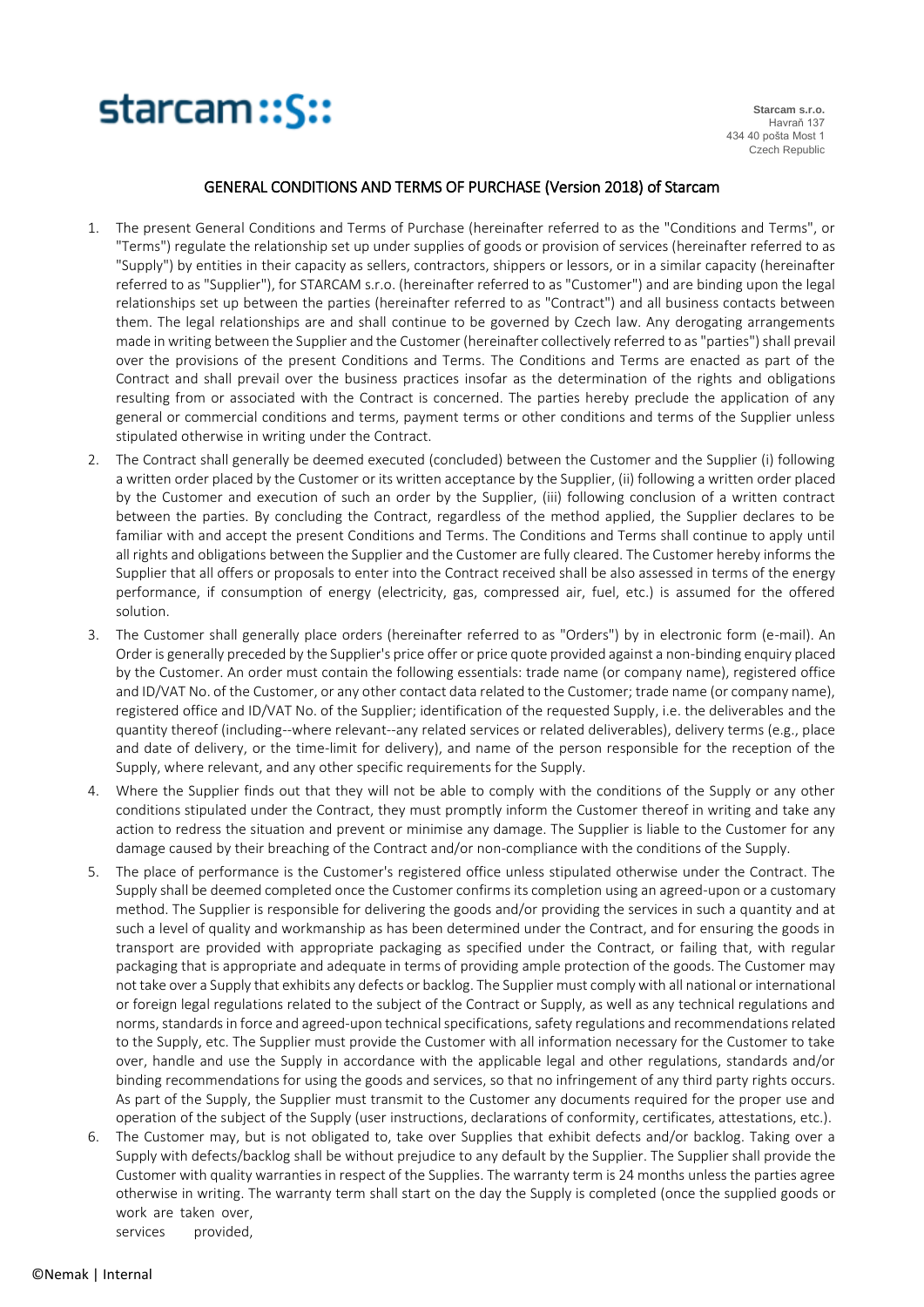

**Starcam s.r.o.** Havraň 137 434 40 pošta Most 1 Czech Republic

etc.). Where the Supplier removes any defects in the Supplies, the Supplier shall provide a quality warranty in respect of the repairs or replacement goods used, any replacement parts and other items provided as part of the repairs and items used when removing any defects, as well as in respect of the work they completed while removing the defects, etc., subject to the same scope as was the case for the quality warranty in respect of the entire Supply.

- 7. Upon Customer's request, the Supplier shall allow the Customer to check /to inspect the conditions of the Supply preparation and execution, i.e. the production of the requested goods, work status and progress, etc. If this obligation is breached, the Customer may claim a contractual penalty of CZK 5,000 per occurrence. If regular or repeated Supplies are envisaged, the Supplier must, at the Customer's request and to the extent appropriate and at their own expense, provide a trial supply to the Customer sufficiently in advance.
- 8. Unless otherwise expressly agreed in the Contract that the Supply shall be carried out in paid returnable packaging, it is understood that the packaging is not returnable, and that the Customer does not have to pay any other fees than as agreed in the Contract. If agreed in the Contract that the Supply is to be carried out in returnable packaging, the Supplier shall indicate in the delivery note and invoice that the returnable packaging is included in the Supply, and that the price of the returnable packaging is invoiced to the Customer. The Supplier must promptly buy such returnable packaging back from the Customer, at the latter's request furnished within 3 months of the handover of the Supply concerned, at a price identical to that previously invoiced to the Customer, or - where relevant - reduced by the value of any wear-and-tear, unless such wear-and-tear has been provided for in the written Contract. The Supplier must advise the Customer of each specific Supply and of the delivery in advance (by providing an advance note). The Supplier must duly identify each Supply with the exact name and full address of the Customer, Contract Reference (Order Reference, for in respect of which the Contract has been concluded) on the outer side of the packaging. In all documents and correspondence (waybills, advice notes, dispatch notes, delivery notes, etc.), the Supplier must always give the full name (trade name) and full address of the Customer, their ID No. and Contract/Order Reference, based on which the Contract has been concluded. If the Supplier pools clusters goods that are to be supplied under several separate Contracts with the Customer within a single consignment, they must give a separate prior notice for each Supply, but charge them all via a single aggregate invoice unless agreed otherwise. The Supplier must deliver to the Customer all documents required for the proper take-over of the goods supplied (delivery note, packing note, bill of lading, etc.) at the latest along with the Supply of the Goods. If the Customer uses any of the INCOTERMS terms in the Order without any further specification, i.e. if any of the common abbreviations is used, for example EXW, FCA, etc., even if this information is not expressly specified, it applies that this is a clause of the INCOTERMS 2010 interpretation rules, drafted by the International Chamber of Commerce in Paris. Unless stipulated otherwise under the Contract, each Supply shall be deemed subject to DAP registered office of the Customer.
- 9. The Supplies shall be subject to the prices indicated in the Contract, or those figuring in the Supplier's standard pricelists, as in force on the day of delivery of the Customer's Order to the Supplier. If neither of them are available, the usual prices at the given place and time apply. Unless expressly stipulated otherwise, each price includes all costs incurred by the Supplier in association with the Supply (i.e., transport expenses, taxes and fees, packaging fees, etc.).
- 10. The price of the Supply is payable upon delivery, against an invoice to be issued by the Supplier. After a documented take-over of the Supply, the Supplier may issue an invoice to charge the price of the Supply; each invoice must contain the essentials of a proper accounting and tax document as specified under the relevant legal regulations of the Czech Republic. The payment term is 60 days from invoice delivery, unless otherwise agreed in the Contract. The Supplier must attach to each invoice a copy of the takeover certificate related to the Supply, undersigned by the Customer, and indicate in the invoice the Contract/Order Reference, based on which the Contract has been concluded and which relates to the invoiced price of the Supply, as well as the relevant bank details, i.e. name and address of the bank including the country, Swift (BIC) code and IBAN for payments in foreign currencies; otherwise the invoice shall not be deemed compliant; where specified by the Customer, this obligation may be deemed complied with if only some of the above data are provided. An incorrect or incomplete invoice may be returned by the Supplier for a revision/addition. If an invoice is returned for a legitimate reason, the Customer is not obligated to make the invoiced payment; the Customer is not and will not be deemed in default and the new payment term shall start upon delivery of a revised/added-to invoice to the Customer. If the Customer occurs in default of payment of any invoice, the Supplier may request interest on late payment as provided for by the law. The Supplier shall send invoices by electronic mail to the following address: [invoice@starcam.cz.](mailto:invoice@starcam.cz) Should an invoice be sent to a different address, it shall not be regarded as properly delivered.
- 11. Under no circumstances may the Supplier retain, or establish a lien or any other securing right (whether in favour of themselves, or of any third party) to, the Supply (the goods comprising the Supply) or any other items pertaining to the Customer, which the Supplier keeps for any reason whatsoever, or items that have been entrusted to the Supplier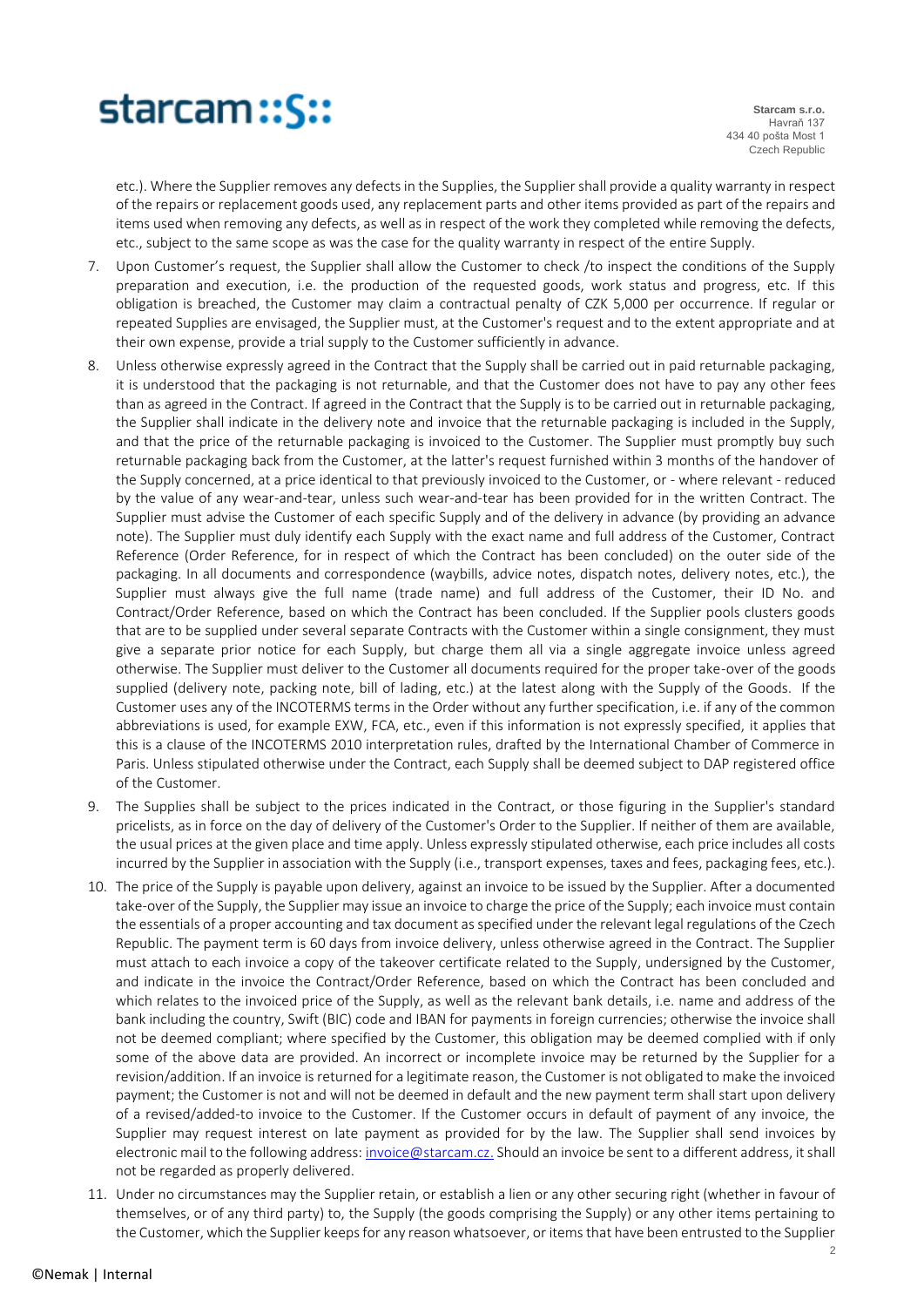

**Starcam s.r.o.** Havraň 137 434 40 pošta Most 1 Czech Republic

by the Customer, or items which the Customer has authorised the Supplier to use, or items the Supplier may handle in any other way for any reason whatsoever, due to the existence of any receivables from the Customer. Any mutual receivables the parties may have between them shall be settled by a bank transfer; the validity of and the possibility to set off any mutual receivables as a form of payment shall be conditional upon the Customer's written consent in any specific case. Any receivables from the Customer must not be assigned or pledged unless a prior written consent is obtained from the Customer.

- 12. Any information regarding the Customer's organizational, business, personnel and production matters, obtained by the Supplier during the performance of and in relation to the Supply, shall be treated as confidential by the Customer and as Customer's business secret according to the Civil Code, and therefore the Supplier who was given the confidential information must not disclose it to a third party, nor use it, contrary to their purpose, for themselves or for a third party. Unless stipulated otherwise in writing by the Customer, the Supplier may only use such confidential information with a view to properly executing the Contract and the Supplier's obligations inherent therein in a timely fashion. The Customer may request that the Supplier subject their employees and subcontractors to the same confidentiality obligation in respect of the confidential information they come across and that the Supplier provide documentary proof to that effect. The Supplier understands that personal data of employees, workers, members of bodies and other natural persons who participated, participate and will participate in the preparation, conclusion and/or performance of the Contract, etc., or other persons (hereinafter referred to as the "Persons Concerned") may be provided by the Customer in relation to this Contract and/or performance hereof, for example for the purpose of providing contact details for the communication with a Party, identification of party's responsible persons and/or representatives in contractual, business, technical or other matters, persons authorized to ensure the performance of the Contract and/or individual activities in relation to this Contract and/or performance hereof, etc. The Supplier undertakes to process the personal data provided/disclosed in relation to the Contract in accordance with the applicable Personal Data Protection (Processing) Act and other regulations regulating the protection and processing of personal data (for example GDPR – the General Data Protection Regulation, etc.). The Supplier is not entitled to use the personal data provided for any other purpose than as detailed in the Contract and for the performance hereof. The Supplier undertakes to take any technical and organisational measures to ensure the protection of personal data, and to prevent any unauthorised or accidental access to personal data, or modification, destruction or loss thereof, or any unauthorised transmission, processing or any other misuse.
- 13. In case of any doubts regarding the content of the Contract or specific parts thereof, which may not be removed otherwise, such legal action will be interpreted with an account taken of the purpose of the Contract and of the business practices normally applied by the Customer, unless the present Conditions and Terms imply otherwise. The parties undertake to do their best to settle any disputes or discrepancies amicably in the first place. Unless an amicable agreement is reached, the dispute shall be referred to arbitration. The parties agree that any disputes that may arise out of the Contract and/or the present Conditions and Terms, or in association with them, shall be definitely resolved by a senate consisting of three members under arbitration held at the Arbitration Court attached to the Economic Chamber of the Czech Republic and the Agricultural Chamber of the Czech Republic, with its seat in Prague, in accordance with the Arbitration Code and Rules of Procedure of this Court. The parties undertake to comply with all obligations imposed upon them under the arbitration award within the time limits set therein. The agreement on the arbitration clause contained in the present paragraph shall be without prejudice to the right of either party to enforce their own claims from the other party under proceedings held before general courts. Whether any specific claim will be enforced under arbitration or under proceedings held before general courts shall be decided by the party enforcing the claim and initiating the proceedings with their submission.
- 14. Unless the tax administrator has disclosed, in a manner that allows remote access, the account numbers determined to be disclosed by the Supplier in accordance with the VAT Act, Customer's obligation to pay the VAT shall be deemed complied with once the VAT amount is credited to such a disclosed account. If certain conditions are met (for example the Supplier has not determined an account to be published, or has become an unreliable payer, etc.), the parties have agreed that the Customer shall/may pay the corresponding amount of VAT on the price of the performance into the tax administrator's account, and the tax base of the price into the Supplier's account, whereupon the Customer's obligation to pay the price (fee) for the services shall be regarded as duly performed. To pay VAT, the Customer shall proceed according to the VAT Act.
- 15. The Customer hereby notifies the Supplier of the fact that they have a vested interest in ensuring the required deadlines, time limits and times for the proper delivery of the Supply are complied with and that any delay or improper performance by the Supplier may lead to damage to Customer's property in association with and as a result of sanctions imposed upon the Customer by their business partners (contractual fines, etc.), as well as to the fact